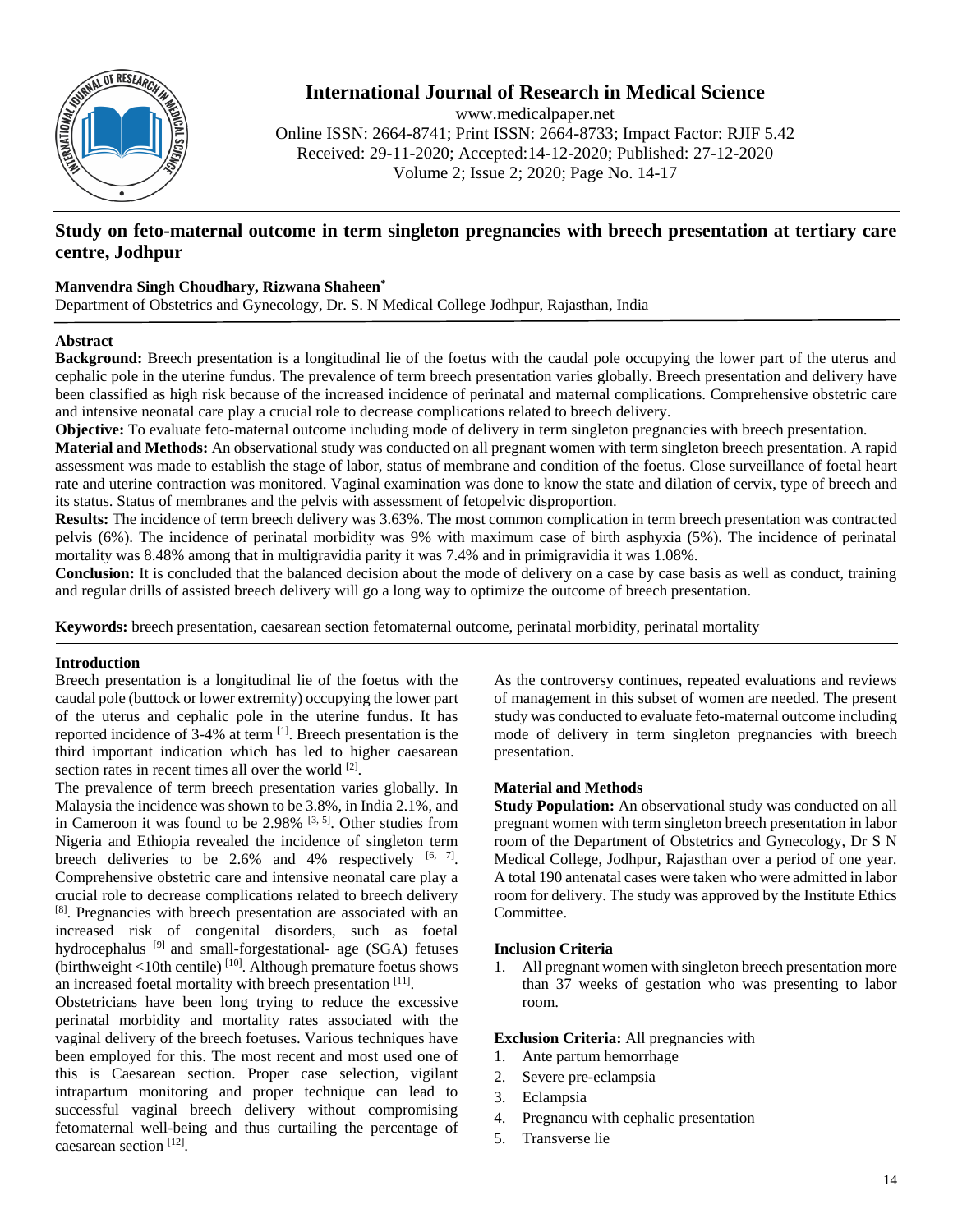#### **Methodology**

All women who present with term singleton breech presentation and delivering in the hospital and have complete records were included in the study. A detailed history with special reference to previous successful breech delivery was elicited. Her age, parity, antenatal care and efforts at external version was recorded. After routine general examination, abdominal examination was proceeded to look for the size of the uterus, frequency of the uterine contraction and foetal heart. A rapid assessment was made to establish the stage of labor, status of membrane and condition of the foetus. An IV infusion was established blood haemoglobin and blood grouping and Rh typing was done. Close surveillance of foetal heart rate and uterine contraction was monitored. Foetal heart was recorded every fifteen minutes. If we suspect foetal distress, continuous electronic monitoring foetal heart rate and uterine contraction was done. Vaginal examination was done to know the state and dilation of cervix, type of breech and its status. Status of membranes and the pelvis with assessment of fetopelvic disproportion.

Decision as to mode of delivery was made in all cases, taking into considerations, parity, previous obstetric history, weight of the baby and associated maternal complications as well as the type of breech, flexion of the foetal head, frequency of the uterine contraction and size of the maternal pelvis. During the process of labor, abdominal delivery was undertaken, when indication rose up. In certain cases, LSCS was done due to appropriate indications.

#### **Statistical analysis**

The data was analyzed using SPSS software and continuous variables were reported using mean and standard deviation. Categorical variables were reported using number and percentage. Chi square tst was used to assess the association between categorical variables. Independent T test was used to compare the group means between control and study group. P= <0.05 was considered as significant.

#### **Results**

Over a period of one year 5500 delivery occurs in our hospital among that 200 were singleton breech deliveries. The incidence of term breech delivery was 3.63%. Among 200 singletons breech deliveries 108 (54%) were multigravidia while 92(46%) were primigravidia. The most common complication in term breech presentation was contracted pelvis (6%) followed by foetal malformation (3%) while the least was abruptio placenta (1%) In primigravidia the major route of delivery was Caesarean delivery i.e. 69.56% while in multigravidia the major route of delivery was vaginal delivery i.e. 55.55%.

The incidence of complicated or abnormal breech delivery was 12%. Among that incidence of extended arm was 4%, delay in descent of breech was 1.5%, arrest of after coming head was 6% and impacted breech was 0.5%. The incidence of assisted vaginal delivery was 90.91% and vaginal breech extraction was 9.09%. There was no spontaneous breech delivery.

The incidence of perinatal morbidity was 9% with maximum case of birth asphyxia (5%) and minimum cases of convulsion (1%). The total incidence of perinatal morbidity was higher in breech babies delivered by vaginal route 12.5% as compared to those

delivered by caesarean section which was 6.25%. In perinatal morbidity according to parity in multigravidia it was 14.81% and in primigravidia it was 2.17%.

The incidence of perinatal mortality was 8.48% among that in multigravidia parity it was 7.4% and in primigravidia it was 1.08%. The incidence of perinatal mortality in complete breech presentation was 3.44% in extended breech presentation was 1.69% and in footling breech presentation was 20.83%. Perinatal mortality in assisted breech delivery was 5. %, in extraction was 37.5% and in emergency caesarean section was 3.57%.

The incidence of congenital anomalies was 3%

**Table 1:** Incidence of complication seen in term breech presentation

| <b>Complication associated with breech</b> |    | Number   Percentage |
|--------------------------------------------|----|---------------------|
| Contacted pelvis                           | 12 | 6%                  |
| Fetal malformation                         | 06 | 3%                  |
| Placenta previa                            | 04 | 2%                  |
| <b>HDOP</b>                                | 04 | 2%                  |
| Abruptio placenta                          |    | 1%                  |

**Table 2:** Mode of delivery in breech cases

| Parity        |     |     | <b>Vaginal delivery</b> | <b>Caesarean delivery</b> |                                                 |
|---------------|-----|-----|-------------------------|---------------------------|-------------------------------------------------|
|               |     |     |                         |                           | Total cases Number Percentage Number Percentage |
| Primigravida  | 92  | 28  | 30.43                   | 64                        | 69.56                                           |
| Multigravidia | 108 | 60  | 55.55                   | 48                        | 44.45                                           |
| Total         | 200 | 888 | 100                     | 112                       | 100                                             |

**Table 3:** Incidence of complicated breech

| <b>Complications</b>        | <b>Number</b> | <b>Percentage</b> |
|-----------------------------|---------------|-------------------|
| Extended arms               |               | 4%                |
| Delay in descent of breech  |               | 1.5%              |
| Arrest of after coming head |               | 6%                |
| Impacted breech             |               |                   |

**Table 4:** Distribution of perinatal morbidity

| <b>Diseases</b>  | <b>Number</b> | Percentage |
|------------------|---------------|------------|
| Asphyxia         |               | 5%         |
| Birth injuries   |               | 1.5%       |
| Umbilical sepsis |               | 1.5%       |
| Convulsion       |               | 1%         |

Table 5: Perinatal morbidity according to parity

|               |                              | <b>Perinatal morbidity</b> |                   |  |
|---------------|------------------------------|----------------------------|-------------------|--|
|               | Parity<br><b>Total cases</b> |                            | <b>Percentage</b> |  |
| Primigravidia |                              | )2                         | 2.17%             |  |
| Multigravidia | 108                          | I ()                       | 14.81%            |  |
| Total         | 200                          |                            | 16.98%            |  |

Table 6: Perinatal morbidity according to route of delivery

| <b>Disease</b>        | <b>Total number</b> | Route of delivery |       |                |                                  |
|-----------------------|---------------------|-------------------|-------|----------------|----------------------------------|
|                       |                     | Vaginal           |       |                | Caesarean                        |
|                       |                     |                   |       |                | NumberPercentageNumberPercentage |
| Asphyxia              | 10                  | 06                | 6.8%  | 04             | 3.57%                            |
| <b>Birth injuries</b> | 03                  | 02                | 2.27% | $_{01}$        | 0.89%                            |
| Umbilical sepsis      | 03                  | 02                | 2.27% | 0 <sub>1</sub> | 0.89%                            |
| Convulsion            | 02                  | 01                | 1.13% | $_{01}$        | 0.89%                            |
| Total                 | 18                  | 11                | 12.5% | 07             | 6.25%                            |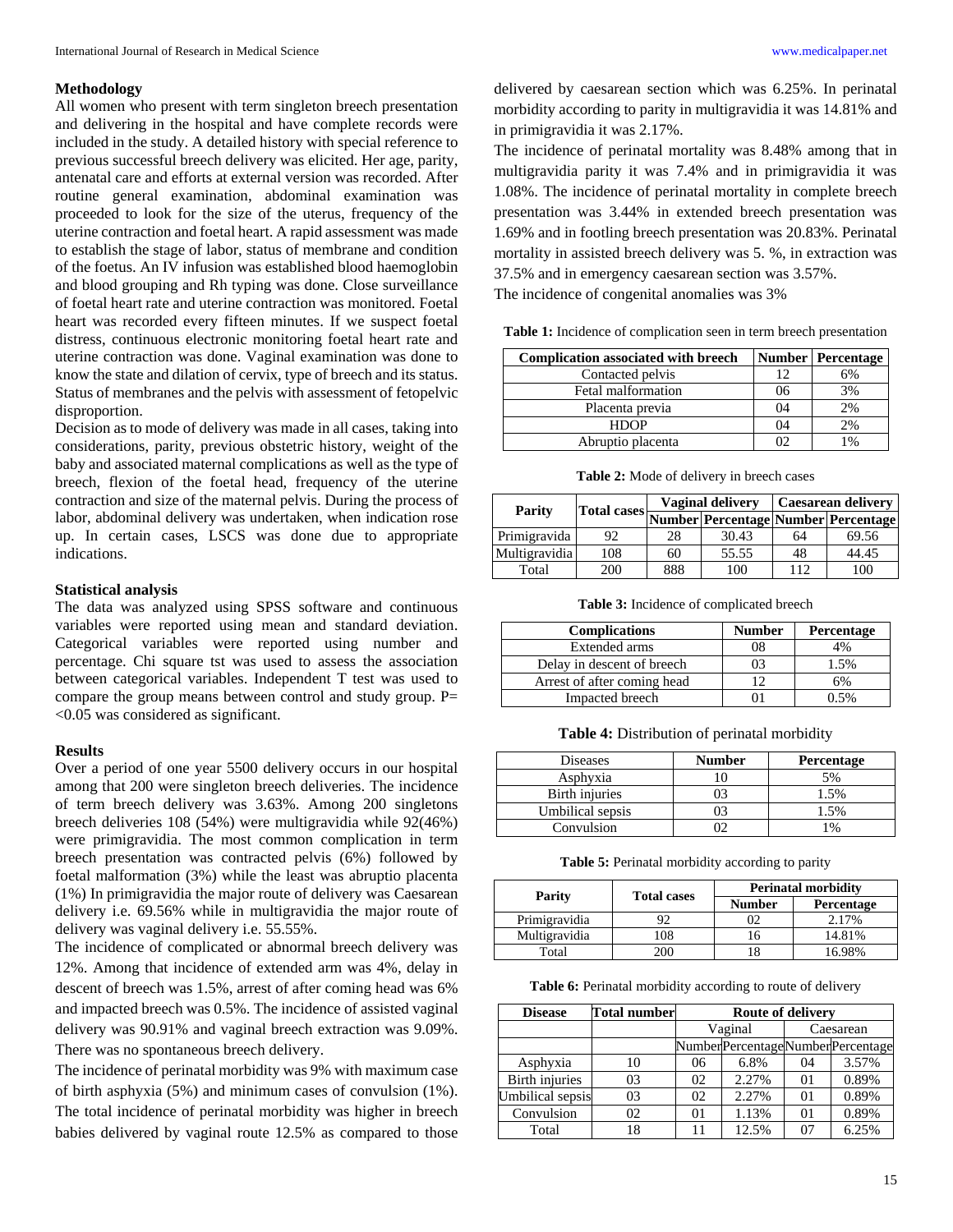Table 7: Perinatal mortality according to parity

| Parity        | <b>Total cases</b> | <b>Perinatal morbidity</b> |            |  |
|---------------|--------------------|----------------------------|------------|--|
|               |                    | <b>Number</b>              | Percentage |  |
| Primigravidia | 92                 | ') ì                       | 01.08%     |  |
| Multigravidia | 108                | 08                         | 07.40%     |  |
| Total         | 200                | 09                         | 08.48%     |  |

**Table 8:** Perinatal mortality according to type of breech

| Type of breech | <b>Cases</b> | <b>Number</b> | <b>Percentage</b> |
|----------------|--------------|---------------|-------------------|
| Complete       | 58           | 02            | 3.44%             |
| External       | 118          | 02            | 1.69%             |
| Footling       | 24           | 05            | 20.83%            |
| Total          | 200          | 09            | 25.96             |

|  | Table 9: Perinatal morbidity according to route of delivery |
|--|-------------------------------------------------------------|
|  |                                                             |

| <b>Type of delivery</b>            | <b>Total number</b> | <b>Perinatal mortality</b> |                          |  |
|------------------------------------|---------------------|----------------------------|--------------------------|--|
|                                    |                     |                            | <b>Number Percentage</b> |  |
| Vaginal<br>1.                      | 88                  |                            | 7.95%                    |  |
| Spontaneous                        | 00                  |                            | 0.00                     |  |
| Assisted                           | 80                  |                            | 5%                       |  |
| Extraction                         | 08                  | 3                          | 37.5%                    |  |
| $\mathfrak{D}$<br>Cesarean section | 112                 | 2.                         | 1.79%                    |  |
| Elective                           | 56                  |                            | 00                       |  |
| Emergency                          | 56                  | 2                          | 3.57%                    |  |
| Total                              | 200                 |                            | 4.5%                     |  |

#### **Discussion**

The present study was based on 200 term singleton breech presentation delivered in Dr S. N. Medical College, Jodhpur during a period of one year. In this study the incidence of term singleton breech delivery was 3.63% which was consistent with the study conducted by Tayyab Wasim *et al* [13] and Brown *et al* [14] who reported 3.8% and 4% respectively. However Bingham et al <sup>[15]</sup> and Ratna Panda et al <sup>[16]</sup> reported lower incidence than our value 2.5% and 2.65% respectively.

In this study the incidence of breech presentation was higher in multigravidia 54% while in primigravidia it was 46%. This is probably because of relative low tone of uterine musculature in multigravida favouring malrotation and subsequent breech presentation<sup>[17]</sup>. Our findings are close resembles with Airao B *et al* [17] 53%, Johnson *et al* [18] 60% and Gimosvky *et al* [19] 62%. In this study we found that 56% of term breech was delivered by caesarean section while 44% were delivered vaginally. Our findings are consistent with Singh A *et al* [4] who reported 57.3% of term breech was delivered by caesarean section. Various authors reported caesarean section was more common in their study  $[20, 22]$ . We also found that in primigravidia the major route of delivery was caesarean delivery i.e. 69.56% while in multigravidia the major route of delivery was vaginal delivery i.e. 55.55%. In the study by Nahid F *et al*  $^{[12]}$  54.26% of the patients with breech presentation delivered by caesarean section. However Gimovsky<sup>[19]</sup> and Bingham *et al*<sup>[15]</sup> preferred caesarean section as the mode of delivery with incidence of 74.2% and 71.2% respectively. Caesarean section has been advocated by many in the management of breech delivery due to increased incidence of traumatic vaginal birth injuries, increased incidence of umbilical cord accidents, difficult delivery of after coming head. In 90.9% of the cases delivered vaginally assistance was given to deliver them vaginally. In the rest 9.09% of patients breech extraction was done. In this study the incidence of perinatal morbidity was 9% with maximum case of birth asphyxia (5%) followed by birth injuries and umbilical sepsis 1.5% each and the least was convulsion (1%). Our findings are in higher side as compared to other studies such as Airao B *et al* [17] 3%, Guiliani *et al* <sup>[23]</sup>2.8% and Orji *et al*<sup>24</sup> 3.2%.

In this study we found that the total incidence of perinatal morbidity was higher in breech babies delivered by vaginal route 12.5% as compared to those delivered by caesarean section which was 6.25% which is consistent with the study conducted by Johnson *et al* <sup>[18]</sup> who reported similar findings.

In this study we found that in perinatal morbidity according to parity in multigravidia it was 14.81% and in primigravidia it was 2.17%. Our findings are in accordance with Johnson *et al* [18] who also noted a higher incidence of perinatal morbidity in multigravidia (26.4%) as compare to primigravidia (16.8%). This decrease incidence of perinatal morbidity in primigravidia in our study can be attributed to liberal use of caesarean section in primigravidia. Also the higher incidence of infants with higher birth weights contributed to increased perinatal morbidity in multigravidas. Breech delivery in multigravidia should not be taken lightly due to increase birth weight, increase incidence of footling and complete breech in them and hence a liberalized policy of caesarean section in them can give a better foetal outcome. The overall incidence of perinatal mortality rate in our study was 4.5%. The incidence was more in multiparous i.e. 7.4% than the primiparous i.e. 1.08%. This difference was significant and was attributed to the observation of the liberal use of caesarean section as the preferred mode of delivery in primiparous patients than in multiparous. Also the incidence of perinatal mortality in multiparous women increased due to increased incidence of complicated breech in multiparous women. Similarly higher incidence of perinatal mortality in multiparous women was noted by Johnson *et al* [18] i.e. 2.23% in multigravidia as compared to 0.3% in primigravida. However Gimovsky *et al* <sup>[19]</sup> reported a high perinatal mortality in primigravidia 1.6% as compared to multigravidia 0.7%. Study done by Airao B *et al* [17] 2018 70, Orji *et al* [24] and Igwegbe *et al* [25] show incidence of perinatal mortality was 3%, 3.2% and 5% respectively which is closely resembles to our study. In this study highest incidence of perinatal mortality was seen in breech extraction (37.5%) followed by assisted breech delivery (5%). This indicated a need to exercise greater concern to improve the technique and selection of cases for extraction of breech.

### **Conclusion**

Caesarean section decreases the risk of adverse perinatal outcome due to both problems of labour and problems of delivery for the singleton foetus in breech presentation at term compared with vaginal delivery. Vaginal breech delivery in multigravidia women has good perinatal outcome than vaginal breech delivery in primigravidia women. It is concluded that the balanced decision about the mode of delivery on a case by case basis as well as conduct, training and regular drills of assisted breech delivery will go a long way to optimize the outcome of breech presentation.

#### **References**

1. De Cherney A, Nathan L, Goodwin T, Laufer N. Current Obstetrics and Gyenocology. New York: Mc Graw Hill Medical, 2007.